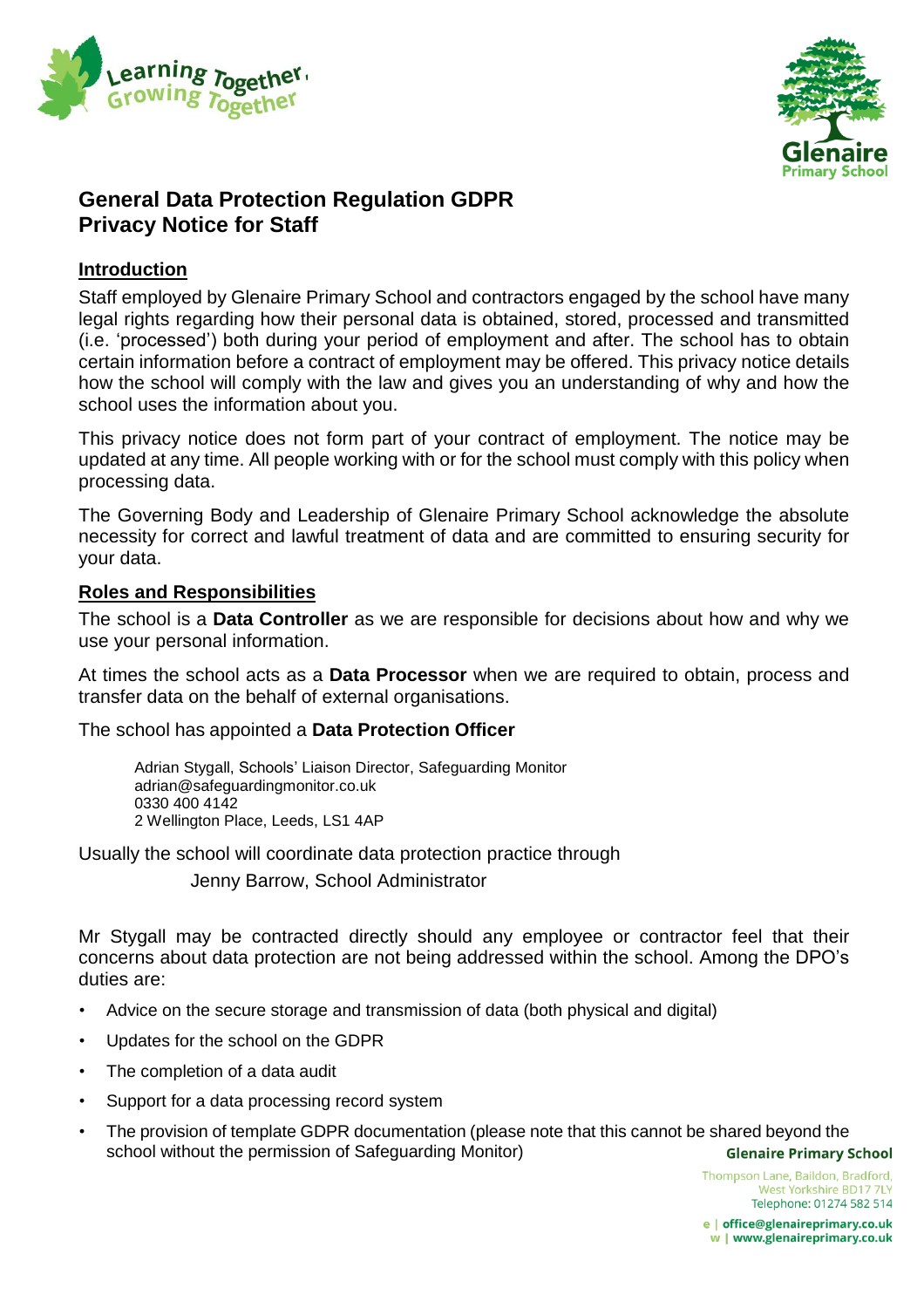



Reporting to the school's leadership and governing body on levels of security and compliance

- Support with securing certification that they are also complying fully with GDPR duties from third parties who might hold personal data through the school
- The DPO will communicate with the Information Commissioner's Office should there be a confirmed or suspected data breach
- The DPO will communicate with any person whose data might have been improperly accessed, deleted, lost or stolen

The governor who oversees data security for the governing body is Francis Marslen-Wilson.

# **The principles under which the school will process data**

- Data will be kept securely all employees and contractors share this duty
- Personal information will all be stored no longer than is necessary to exercise the school's duties and statutory requirements
- All employees and contractors will be informed clearly about the purposes for processing data
- Data processing will be limited to the purposes that are explained to employees and contractors
- The school will keep data relevant, current and up-to-date
- The school will only use personal information in a legal and transparent manner

# **The categories of information and the bases for which that information is processed**

In broad terms the school will collect, store, process and transmit data to meet its duties under

- Employment law
- Safer recruitment
- Staff welfare
- Payroll and pension procedures
- Performance Management
- To meet the school's responsibilities under the Equalities Act

# **Specifically the school will process the following information**

Data processed on the legal basis of public task for safe recruitment, promotion and pupil safeguarding

*Your application with references, proof of qualification, proof of identity, right to work in the UK, DBS certification, any disability, notes on your recruitment process, images captured within the school site by CCTV equipment, your use of IT equipment to ensure compliance with our Acceptable Use Policy and other IT policies*

**Glenaire Primary School** 

Thompson Lane, Baildon, Bradford, West Yorkshire BD17 7LY Telephone: 01274 582 514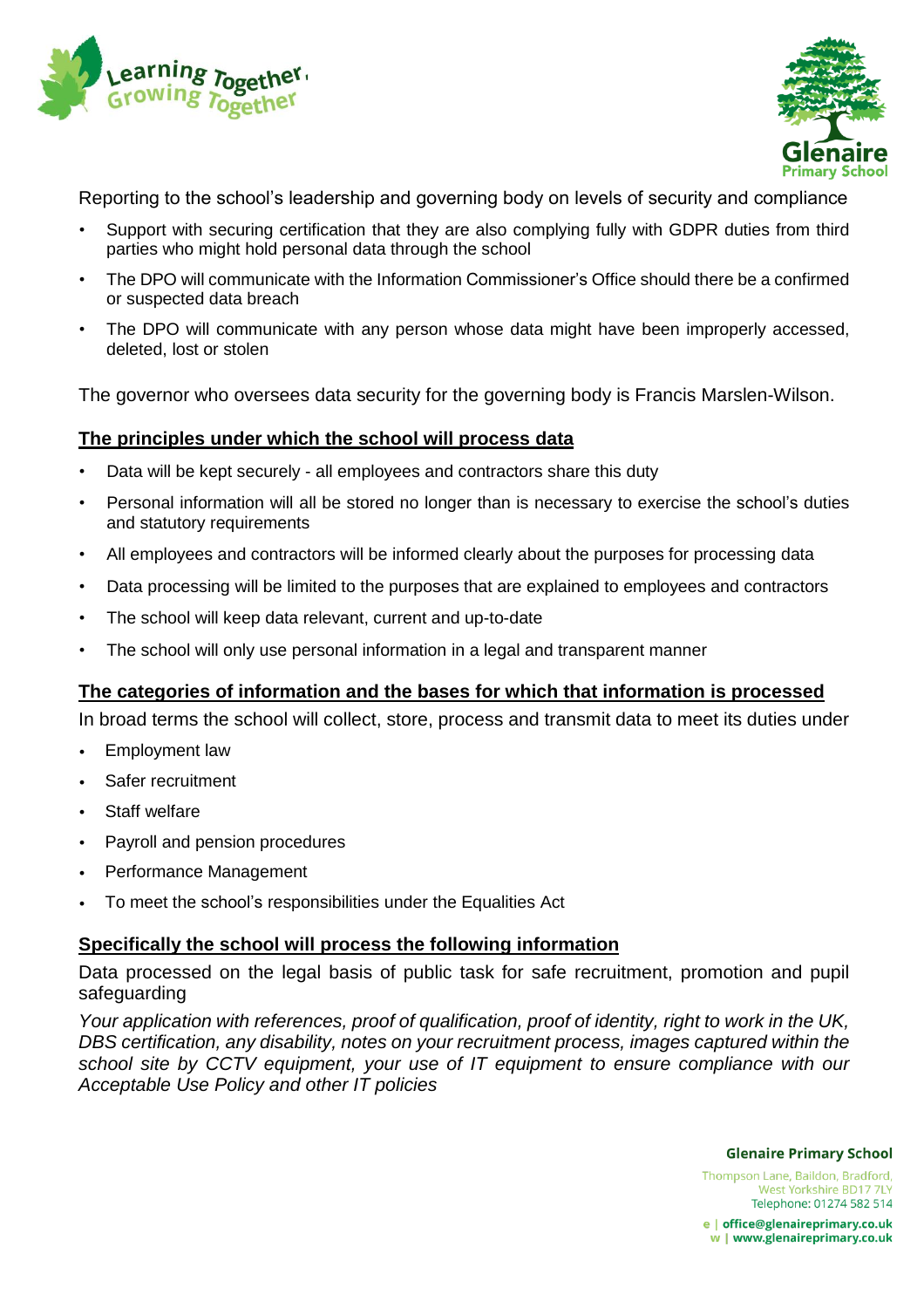



Data processed on the legal basis of public task for employment, payroll and pension procedures and the prevention of fraud

*Your date of birth, bank details, payroll details, address, pension choices, national insurance number, a photograph of you, tax status, car details (if you intend to park in the school site), leave entitlement, sick leave monitoring and any disciplinary or capability notes should the need arise*

Data processed on the legal basis of public task for staff welfare

*Contact details for your next of kin, any medical needs, disability, allergies and any other health needs that you choose to share*

Data processed on the legal basis of public task to fulfil the school's duty of accountability *Your performance management, the attainment and achievement of pupils you teach or for whom your share a responsibility, your continuous professional development*

Data processed on the legal basis of consent for equality monitoring *You may choose to disclose information regarding your ethnicity, age, religion, gender, sexual orientation and medical needs so that the school can monitor its equality of employment*

Data processed on the legal basis of consent to support the school team's social life *With your consent the school use your data to share information about social events organised for the staff*

Data processed on the legal basis of consent to support the school's professional relationships *Your trade union membership*

This cannot be an exhaustive list, but any further information will be collected and used legally and on either the basis of public task or consent. Much of the information is collected during recruitment and induction. We have to collect some information from former employees and other agencies such as the **Data Barring Service**. Further information will be collected throughout your period of working for the school. Some information will be processed for external agencies, including future employers on the basis of public task. The principal use of your information will be for the school to perform the contract that applies to our working relationship.

If information required on the basis of the school's public task is withheld then the school might not be able to perform the contract that applies to our working relationship.

**Glenaire Primary School** 

Thompson Lane, Baildon, Bradford, West Yorkshire BD17 7LY Telephone: 01274 582 514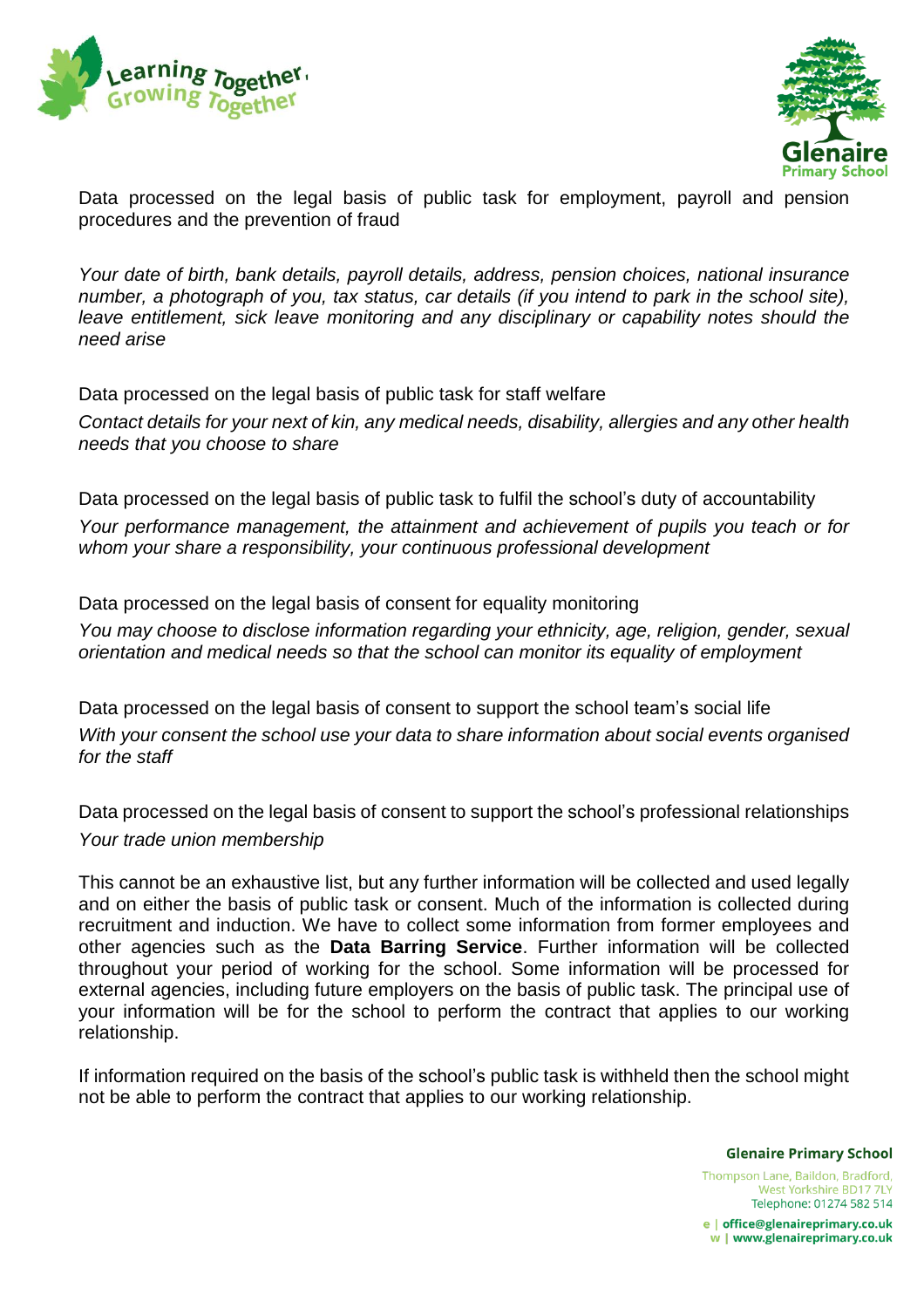



You will be notified if we need to use your information in ways other than those so far stated and you will be informed about which legal basis has been selected.

The school regards certain information as particularly sensitive - such as information on physical and mental health, religion, ethnicity and sexuality. Such information will be gathered to support the school's equal opportunities obligations, but will only be gathered given your specific written consent. Such information may also be used to ascertain your fitness to work and to ensure your health and safety and/or to make reasonable adjustments to your working environment and work pattern.

The school does not use your information for automated decision making.

We share some information with third parties most commonly for HR tasks and as required by the law

*Payroll and pension, benefits provision and administration*

All third parties are required to maintain data security as the law requires. We require certification from third parties that your information is secure.

After your period of employment with the school we will only keep that information which we are required to do so to fulfil financial, legal and safeguarding duties.

#### **Your duty to inform the school of changes**

The school must have up-to-date information which is accurate. Please keep the school informed of any changes to your information while you are employed by the school

#### **Your rights to 'see' your data**

Under law, under most circumstances, you have the right to request access to your personal information (usually this is know as a 'data subject request'). Under this right you may request a copy of the information we hold on you and to check that processing is lawful.

You may request correction or completion of any of the data.

You may request that your personal information is erased or restricted if there is information for which there is no good purpose for the school to continue to hold

Please contact Jenny Barrow in writing should you wish to review, correct or erase personal information, or you may contact the DPO directly. The school has 15 days to meet your request.

Please note that the school has a primary duty of care to the children and may withhold access if it can be demonstrated that this is necessary in the vital interests of a child. You will be informed if this is the case in writing.

There is no fee required for your access to data or for any amendments.

**Glenaire Primary School** 

Thompson Lane, Baildon, Bradford, West Yorkshire BD17 7LY Telephone: 01274 582 514